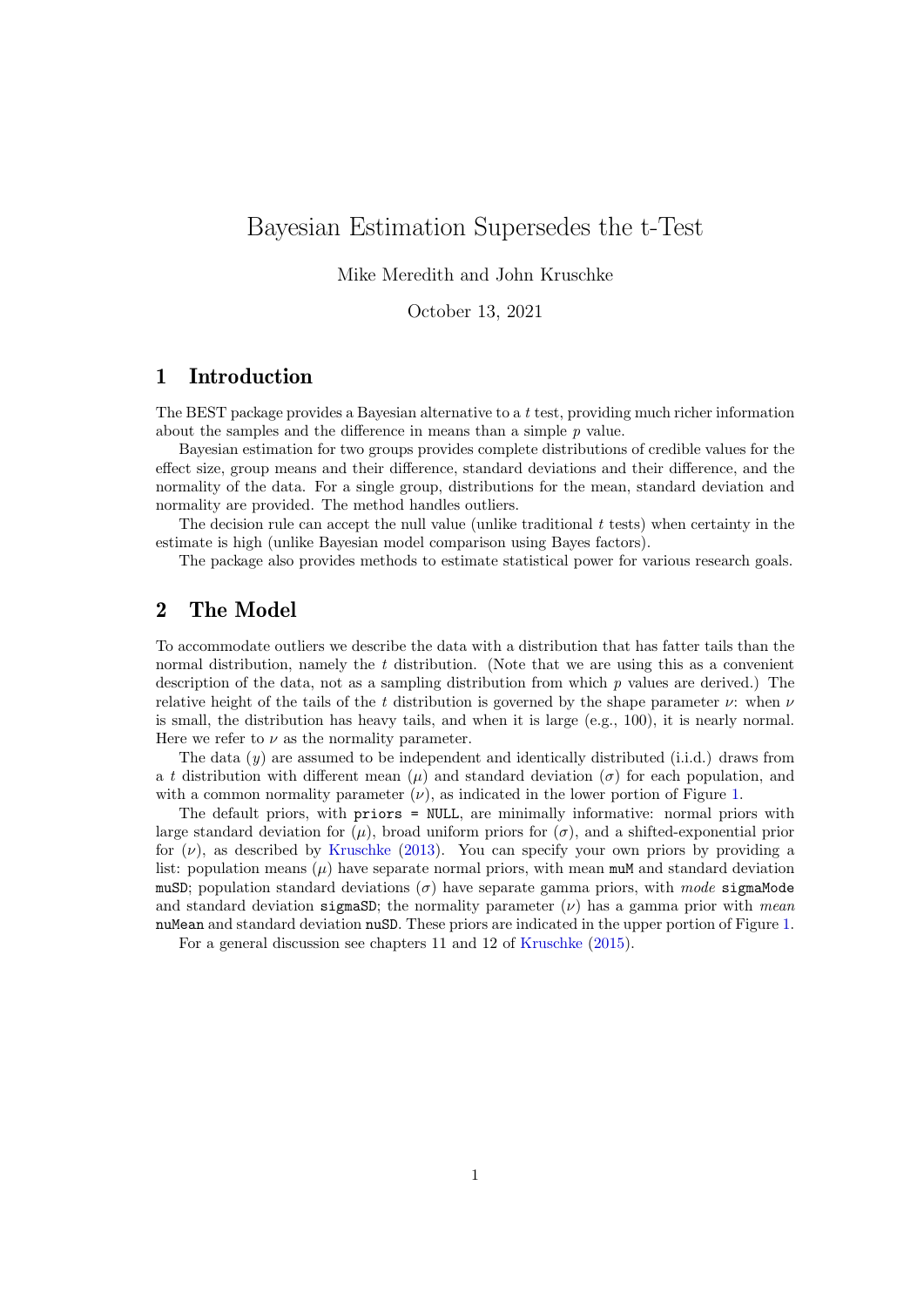

<span id="page-1-0"></span>Figure 1: Hierarchical diagram of the descriptive model for robust Bayesian estimation.

### 3 Preparing to run BEST

BEST uses the JAGS package [\(Plummer,](#page-12-2) [2003\)](#page-12-2) to produce samples from the posterior distribution of each parameter of interest. You will need to download JAGS from [http://sourceforge.](http://sourceforge.net/projects/mcmc-jags/) [net/projects/mcmc-jags/](http://sourceforge.net/projects/mcmc-jags/) and install it before running BEST.

BEST also requires the packages rjags and coda, which should normally be installed at the same time as package BEST if you use the install.packages function in R.

Once installed, we need to load the BEST package at the start of each R session, which will also load rjags and coda and link to JAGS:

> library(BEST)

### 4 An example with two groups

#### 4.1 Some example data

We will use hypothetical data for reaction times for two groups  $(N_1 = N_2 = 6)$ , Group 1 consumes a drug which may increase reaction times while Group 2 is a control group that consumes a placebo.

> y1 <- c(5.77, 5.33, 4.59, 4.33, 3.66, 4.48) > y2 <- c(3.88, 3.55, 3.29, 2.59, 2.33, 3.59)

Based on previous experience with these sort of trials, we expect reaction times to be approximately 6 secs, but they vary a lot, so we'll set  $m \times 6$  and  $m \times D = 2$ . We'll use the default priors for the other parameters:  $sigmaMode = sd(y)$ ,  $sigmaSD = sd(y)*5$ ,  $numlean = 30$ ,  $nuSD = 30$ , where  $y = c(y1, y2)$ .

 $> priors < - list(muM = 6, muSD = 2)$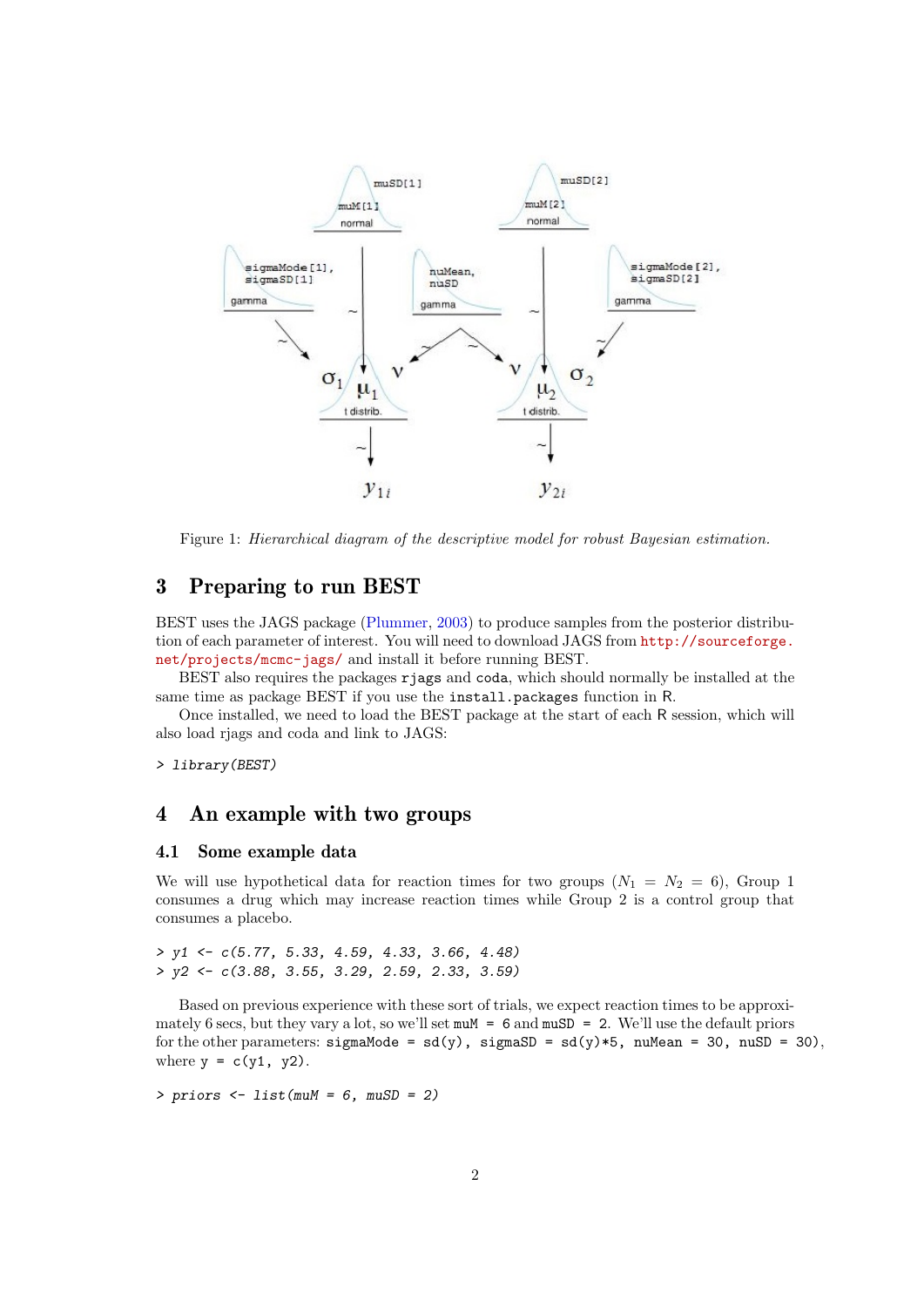### 4.2 Running the model

We run BESTmcmc and save the result in BESTout. We do not use parallel processing here, but if your machine has at least 4 cores, parallel processing cuts the time by 50%.

```
> BESTout <- BESTmcmc(y1, y2, priors=priors, parallel=FALSE)
Compiling model graph
   Resolving undeclared variables
   Allocating nodes
Graph information:
   Observed stochastic nodes: 12
   Unobserved stochastic nodes: 5
   Total graph size: 51
Initializing model
  |++++++++++++++++++++++++++++++++++++++++++++++++++| 100%
Sampling from the posterior distributions:
  |**************************************************| 100%
```
### 4.3 Basic inferences

The default plot (Figure [2\)](#page-2-0) is a histogram of the posterior distribution of the difference in means.

> plot(BESTout)



#### <span id="page-2-0"></span>**Difference of Means**

Figure 2: Default plot: posterior probability of the difference in means.

Also shown is the mean of the posterior probability, which is an appropriate point estimate of the true difference in means, the 95% Highest Density Interval (HDI), and the posterior probability that the difference is greater than zero. The 95% HDI does not include zero, and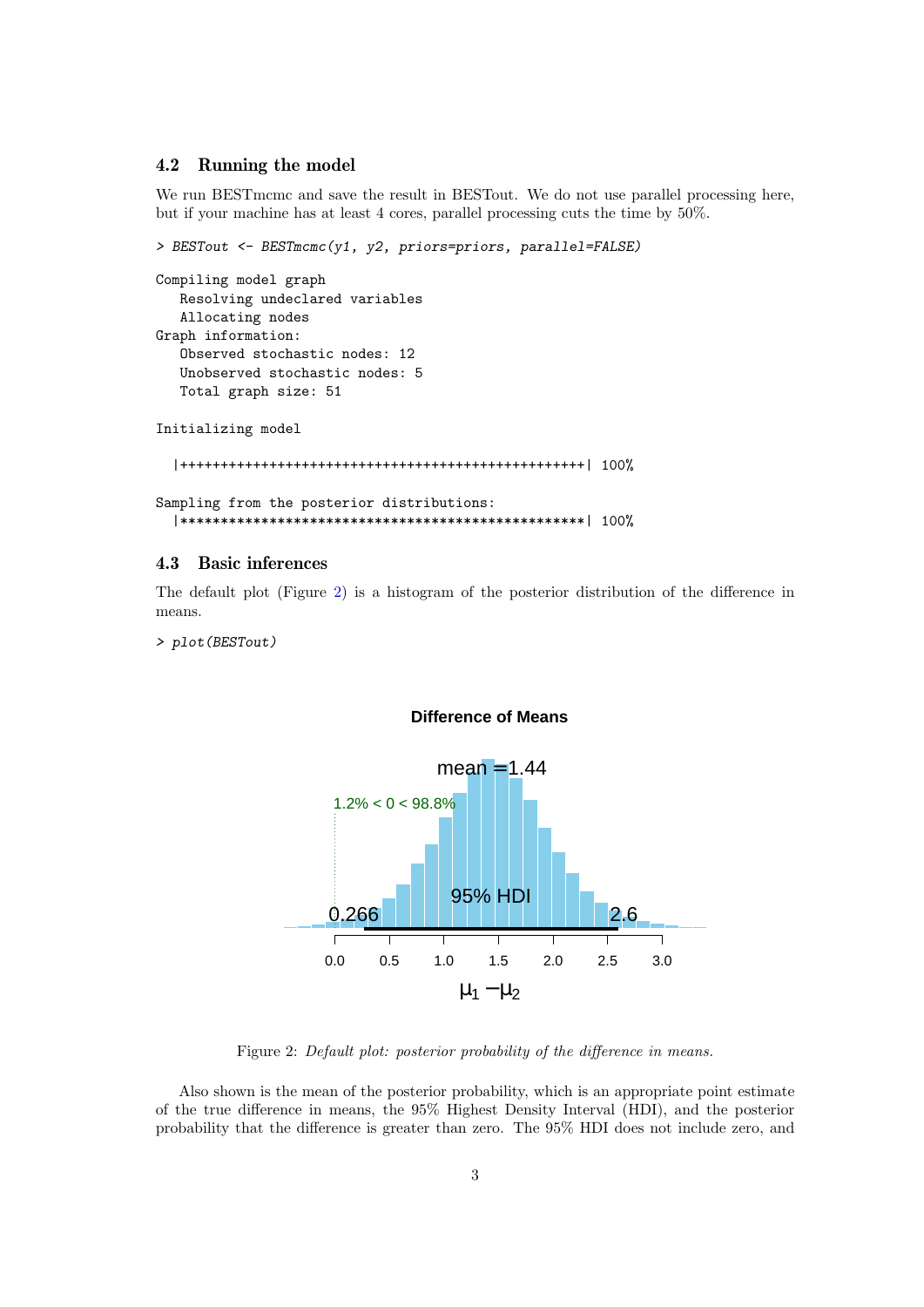#### <span id="page-3-0"></span>**Difference of Means**



Figure 3: Posterior probability of the difference in means with compVal=1.0 and ROPE  $\pm$  0.1.

the probability that the true value is greater than zero is shown as 98.8%. Compare this with the output from a t test:

```
> t. \text{test}(y1, y2)Welch Two Sample t-test
data: y1 and y2
t = 3.7624, df = 9.6093, p-value = 0.003977
alternative hypothesis: true difference in means is not equal to 0
95 percent confidence interval:
 0.6020466 2.3746201
sample estimates:
mean of x mean of y
 4.693333 3.205000
```
Because we are dealing with a Bayesian posterior probability distribution, we can extract much more information:

- We can estimate the probability that the true difference in means is above (or below) an arbitrary comparison value. For example, an increase reaction time of 1 unit may indicate that users of the drug should not drive or operate equipment.
- The probability that the difference in reaction times is precisely zero is zero. More interesting is the probability that the difference may be too small to matter. We can define a region of practical equivalence (ROPE) around zero, and obtain the probability that the true value lies therein. For the reaction time example, a difference of  $\pm$  0.1 may be too small to matter.

```
> plot(BESTout, compVal=1, ROPE=c(-0.1,0.1))
```
The annotations in (Figure [3\)](#page-3-0) show a high probability that the reaction time increase is  $> 1$ . In this case it's clear that the effect is large, but if most of the probability mass (say, 95%) lay within the ROPE, we would accept the null value for practical purposes.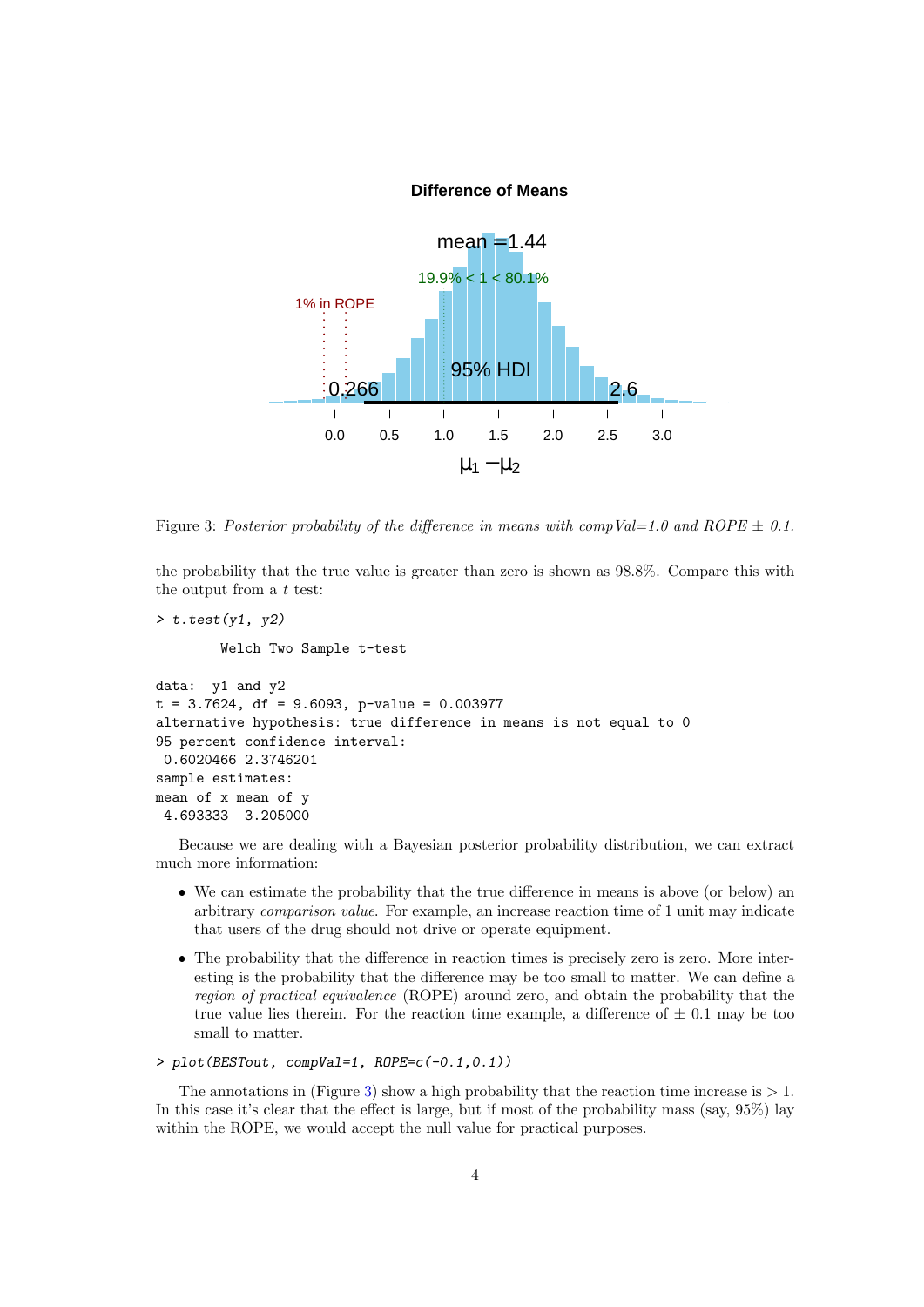#### <span id="page-4-0"></span>**Difference of Std. Dev.s**



Figure 4: Posterior plots for difference in standard deviation.

BEST deals appropriately with differences in standard deviations between the samples and departures from normality due to outliers. We can check the difference in standard deviations or the normality parameter with plot (Figure [4\)](#page-4-0).

```
> plot(BESTout, which="sd")
```
The summary method gives us more information on the parameters of interest, including derived parameters:

```
> summary(BESTout)
```

|                |       |                         |    |                   |      |   | mean median mode HDI% HDI1o HDIup compVal %>compVal |
|----------------|-------|-------------------------|----|-------------------|------|---|-----------------------------------------------------|
| mu1            | 4.750 | 4.735 4.715             | 95 | 3.880             | 5.66 |   |                                                     |
| mu2            | 3.310 | 3.290 3.266             |    | 95 2.592 4.09     |      |   |                                                     |
| muDiff         |       | 1.440 1.442 1.435       | 95 | 0.266             | 2.60 | 0 | 98.8                                                |
| $sigma1$ 1.000 |       | 0.886 0.736             | 95 | 0.379             | 1.92 |   |                                                     |
| sigma2         |       | $0.829$ 0.731 0.615     |    | 95 0.313 1.61     |      |   |                                                     |
| sigmaDiff      |       | $0.170$ $0.143$ $0.100$ |    | $95 - 1.084$ 1.41 |      | 0 | 63.6                                                |
| nu             |       | 34.927 25.751 9.796     | 95 | 0.849 96.97       |      |   |                                                     |
| log10nu        |       | 1.375 1.411 1.540       | 95 | 0.550             | 2.11 |   |                                                     |
| effSz          | 1.680 | 1.658 1.612             | 95 | 0.190             | 3.24 | 0 | 98.8                                                |

Here we have summaries of posterior distributions for the derived parameters: difference in means (muDiff), difference in standard deviations (sigmaDiff) and effect size (effSz). As with the plot command, we can set values for compVal and ROPE for each of the parameters of interest:

```
> summary(BESTout, credMass=0.8, ROPEm=c(-0.1,0.1), ROPEsd=c(-0.15,0.15),
            compValeff=1)
```
mean median mode HDI% HDIlo HDIup compVal %>compVal ROPElow mu1 4.750 4.735 4.715 80 4.216 5.235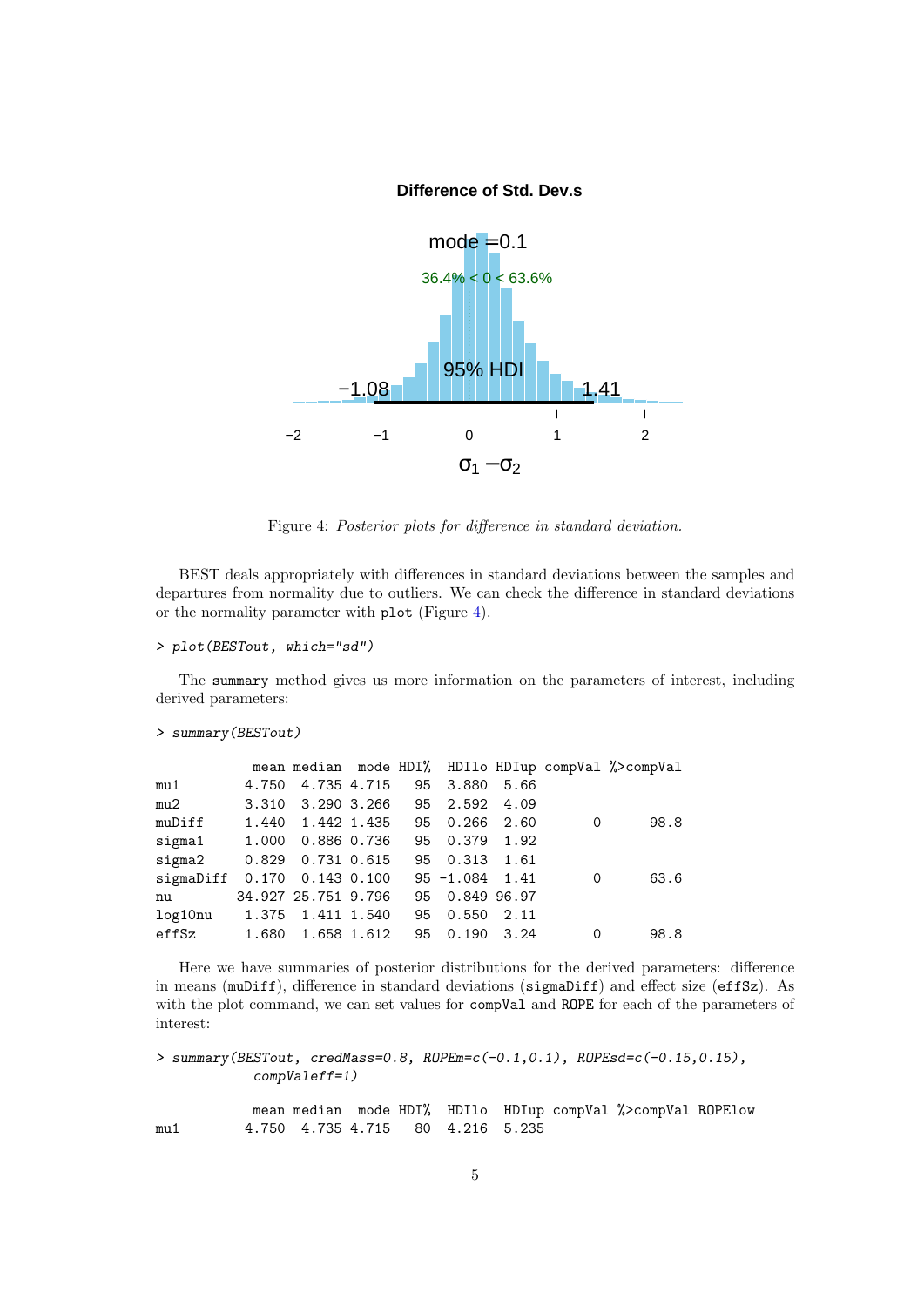```
mu2 3.310 3.290 3.266 80 2.854 3.702
muDiff 1.440 1.442 1.435 80 0.749 2.139 0 98.8 -0.10
sigma1 1.000 0.886 0.736 80 0.463 1.322
sigma2 0.829 0.731 0.615 80 0.382 1.091
sigmaDiff 0.170 0.143 0.100 80 -0.490 0.821 0 63.6 -0.15
nu 34.927 25.751 9.796 80 1.448 54.669
log10nu 1.375 1.411 1.540 80 0.890 1.934
effSz  1.680  1.658  1.612  80  0.682  2.670  1  80.7
        ROPEhigh %InROPE
mu1
min2muDiff 0.10 0.671
sigma1
sigma2
sigmaDiff 0.15 26.301
nu
log10nu
effSz
```
### 4.4 Checking convergence and fit

The output from BESTmcmc has class BEST, which has a print method:

> class(BESTout) [1] "BEST" "data.frame" > print(BESTout) MCMC fit results for BEST analysis: 100002 simulations saved. mean sd median HDIlo HDIup Rhat n.eff mu1 4.7499 0.4427 4.7348 3.8799 5.655 1.000 46662 mu2 3.3101 0.3771 3.2898 2.5919 4.087 1.001 37233 nu 34.9267 31.0128 25.7509 0.8488 96.973 1.000 20341 sigma1 0.9997 0.4682 0.8859 0.3788 1.922 1.000 15780 sigma2 0.8294 0.4032 0.7311 0.3135 1.612 1.003 14469 'HDIlo' and 'HDIup' are the limits of a 95% HDI credible interval. 'Rhat' is the potential scale reduction factor (at convergence, Rhat=1). 'n.eff' is a crude measure of effective sample size.

The print function displays the mean, standard deviation and median of the posterior distributions of the parameters in the model, together with a 95% Highest Density Interval: see the help page for the hdi function for details. Two convergence diagnostic measures are also displayed:

- Rhat is the Brooks-Gelman-Rubin scale reduction factor, which is 1 on convergence. [Gelman and Shirley](#page-12-3) [\(2011\)](#page-12-3) consider values below 1.1 to be acceptable. Increase the burnInSteps argument to BESTmcmc if any of the Rhats are too big.
- n.eff is the effective sample size, which is less than the number of simulations because of autocorrelation between successive values in the sample. Values of n.eff around 10,000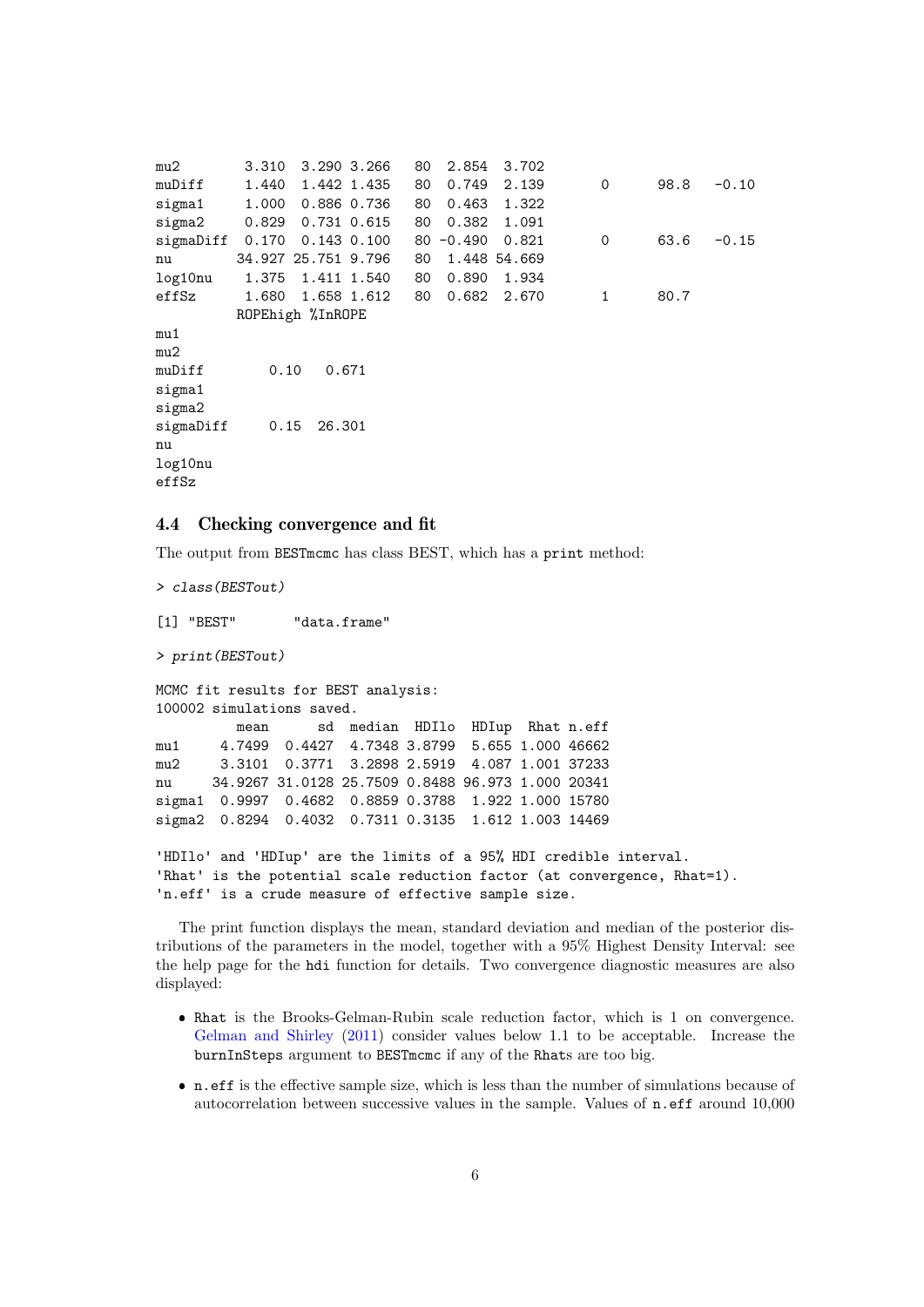

<span id="page-6-1"></span>Figure 5: Posterior predictive plots together with a histogram of the data.

are needed for stable estimates of  $95\%$  credible intervals.<sup>[1](#page-6-0)</sup> If any of the values is too small, you can increase the numSavedSteps or thinSteps arguments.

See the help pages for the coda package for more information on these measures.

As a further check, we can compare *posterior predictive distributions* with the original data:

#### > plotPostPred(BESTout)

Each panel of Figure [5](#page-6-1) corresponds to one of the samples, and shows curves produced by selecting 30 random steps in the MCMC chain and plotting the t distribution with the values of  $\mu$ ,  $\sigma$  and  $\nu$  for that step. Also shown is a histogram of the actual data. We can visually assess whether the model is a reasonably good fit to the sample data (though this is easier for large samples then when  $n = 6$  as here).

The function plotAll puts histograms of all the posterior distributions and the posterior predictive plots onto a single page (Figure [6\)](#page-7-0).

> plotAll(BESTout)

<span id="page-6-0"></span><sup>1</sup>See [http://doingbayesiandataanalysis.blogspot.com/2011/07/how-long-should-mcmc-chain-be-to-get](http://doingbayesiandataanalysis.blogspot.com/2011/07/how-long-should-mcmc-chain-be-to-get.html). [html](http://doingbayesiandataanalysis.blogspot.com/2011/07/how-long-should-mcmc-chain-be-to-get.html) for some simulation results.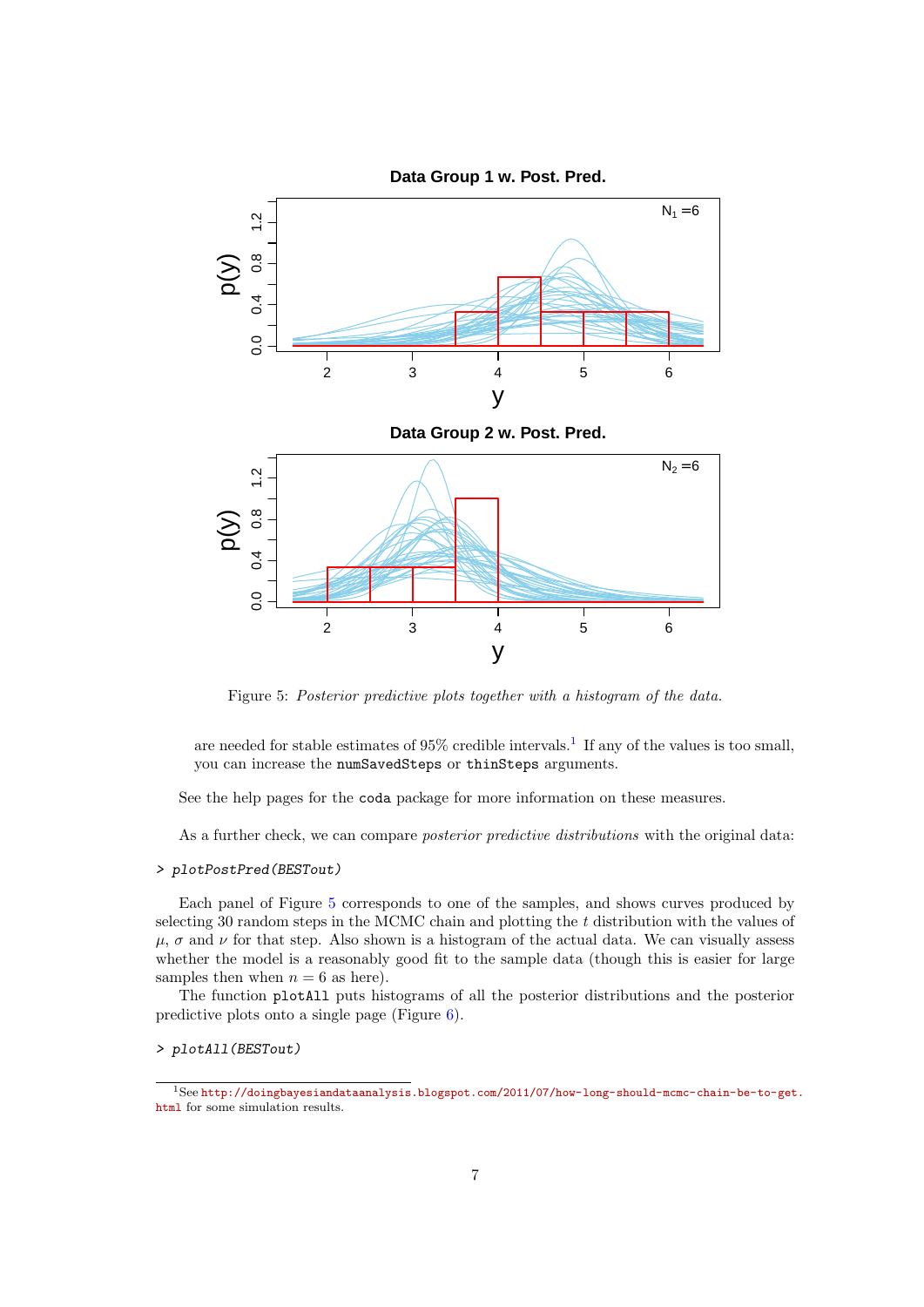

<span id="page-7-0"></span>Figure 6: All the posterior distributions and the posterior predictive plots.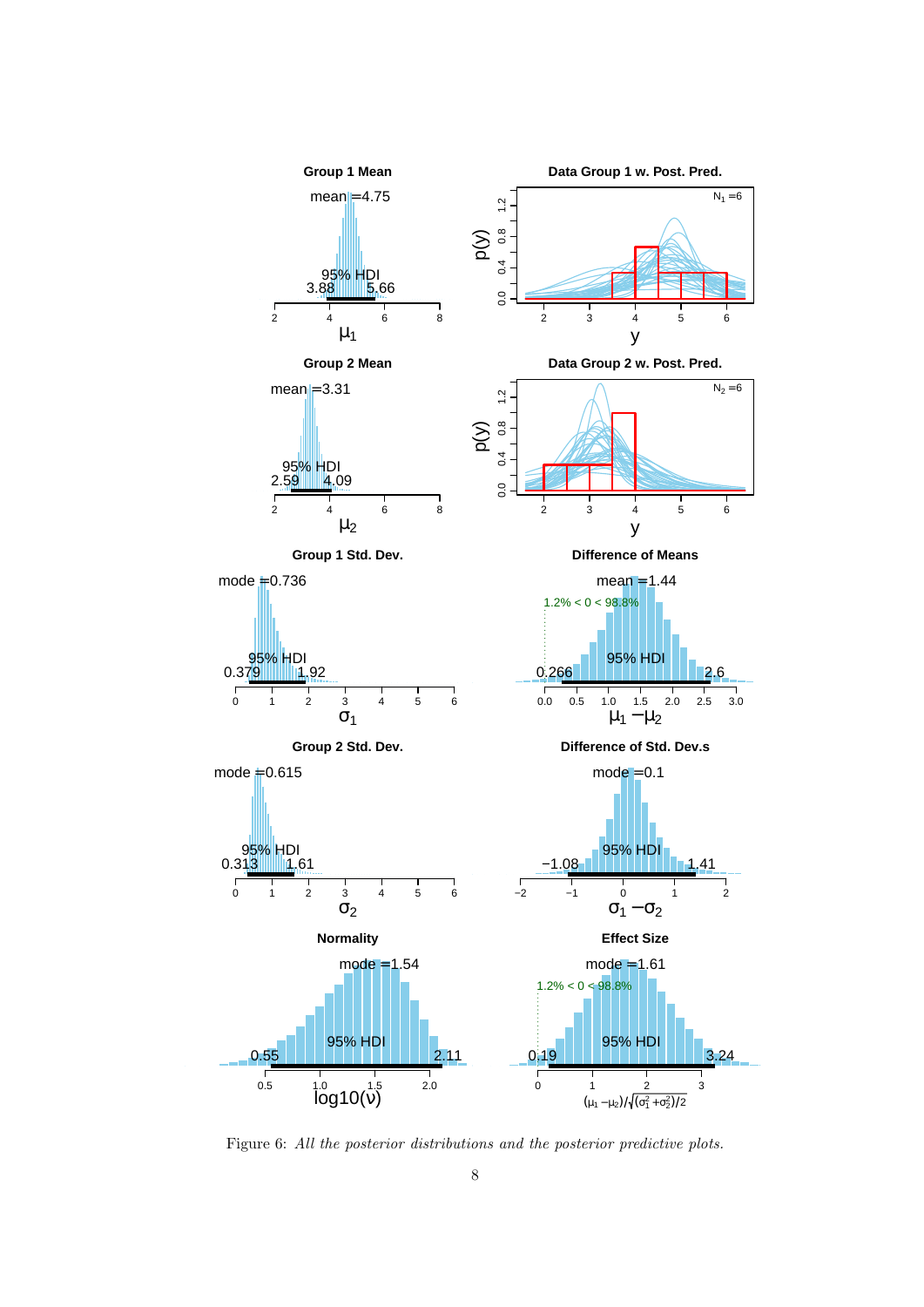### 4.5 Working with individual parameters

Objects of class BEST contain long vectors of simulated draws from the posterior distribution of each of the parameters in the model. Since BEST objects are also data frames, we can use the \$ operator to extract the columns we want:

```
> names(BESTout)
```

```
[1] "mu1" "mu2" "nu" "sigma1" "sigma2"
> meanDiff <- (BESTout$mu1 - BESTout$mu2)
> meanDiffGTzero <- mean(meanDiff > 0)
> meanDiffGTzero
```

```
[1] 0.9883802
```
For example, you may wish to look at the ratio of the variances rather than the difference in the standard deviations. You can calculate a vector of draws from the posterior distribution, calculate summary statistics, and plot the distribution with plotPost (Figure [7\)](#page-9-0):

```
> varRatio <- BESTout$sigma1^2 / BESTout$sigma2^2
> median(varRatio)
[1] 1.455736
> hdi(varRatio)
     lower upper
0.01304619 9.49251197
attr(,"credMass")
[1] 0.95
> mean(varRatio > 1)
[1] 0.6359173
> plotPost(varRatio, xlim=c(0, 30))
```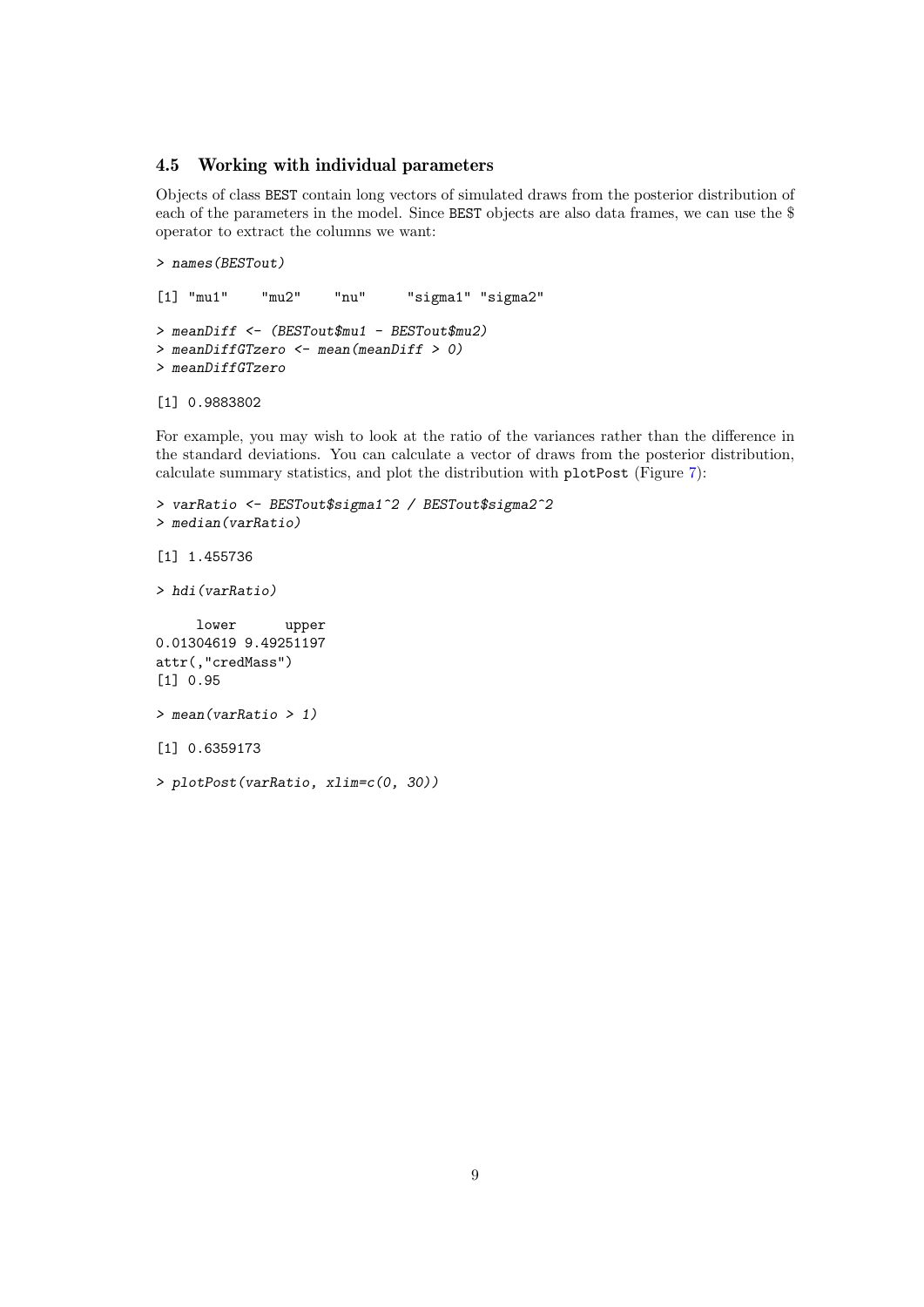

<span id="page-9-0"></span>Figure 7: Posterior distribution of the ratio of the sample variances.

# 5 An example with a single group

Applying BEST to a single sample, or for differences in paired observations, works in much the same way as the two-sample method and uses the same function calls. To run the model, simply use BESTmcmc with only one vector of observations. For this example, we'll use the broad priors described in [Kruschke](#page-12-0) [\(2013\)](#page-12-0).

```
> y0 <- c(1.89, 1.78, 1.30, 1.74, 1.33, 0.89)
> BESTout1g <- BESTmcmc(y0, priors=NULL, parallel=FALSE)
Compiling model graph
   Resolving undeclared variables
   Allocating nodes
Graph information:
   Observed stochastic nodes: 6
   Unobserved stochastic nodes: 3
   Total graph size: 23
Initializing model
  |++++++++++++++++++++++++++++++++++++++++++++++++++| 100%
  Sampling from the posterior distributions:
  |**************************************************| 100%
```
This time we have a single mean and standard deviation. The default plot (Figure [8\)](#page-10-0) shows the posterior distribution of the mean.

> BESTout1g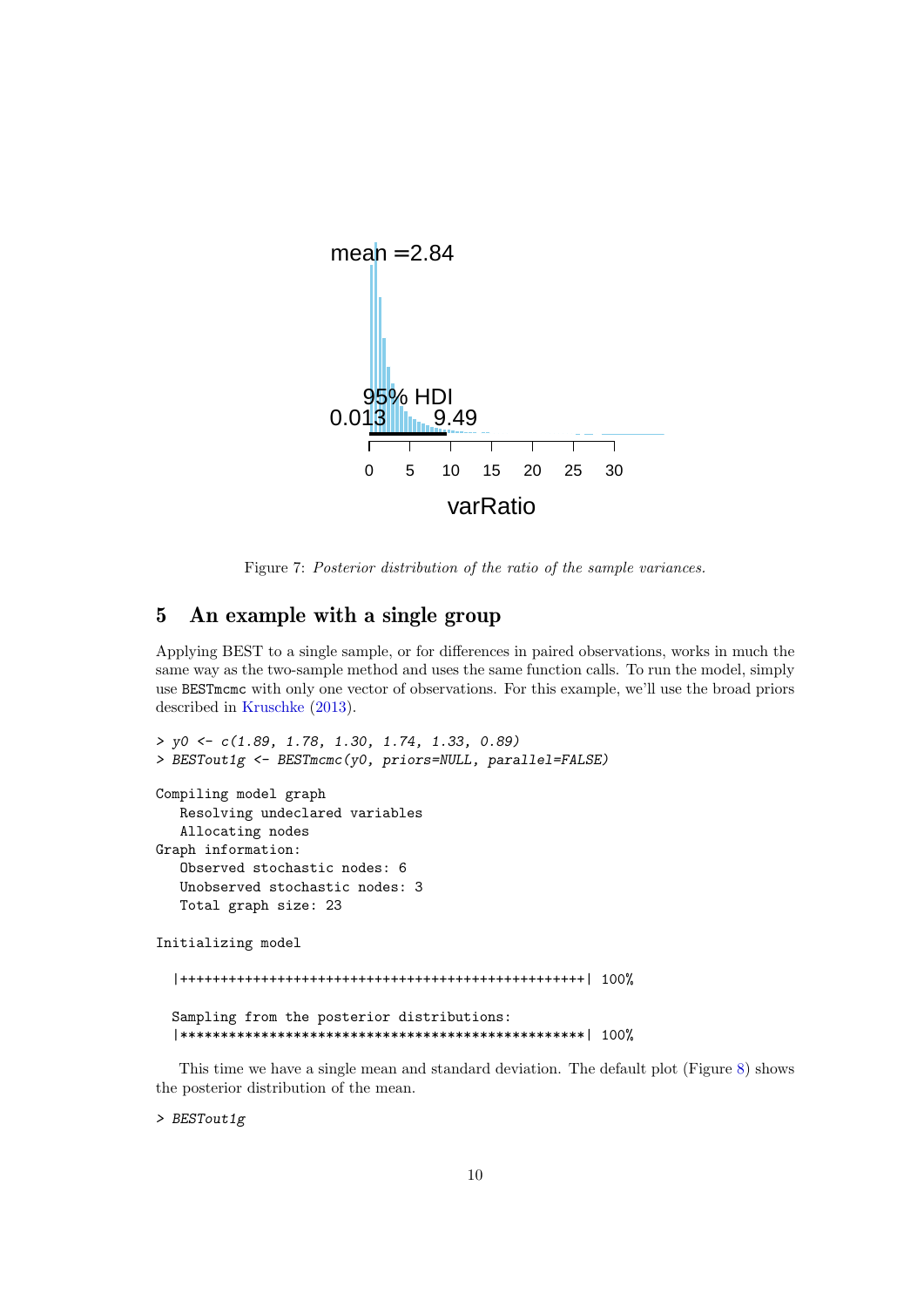

<span id="page-10-0"></span>Figure 8: Default plot: posterior probability distribution for the mean.

```
MCMC fit results for BEST analysis:
100002 simulations saved.
        mean sd median HDIlo HDIup Rhat n.eff
mu 1.4935 0.2444 1.4963 0.9999 1.969 1.001 35046
nu 32.0687 29.2183 23.3641 1.0034 90.406 1.001 20078
sigma 0.5189 0.2736 0.4511 0.1860 1.029 1.010 11913
```

```
'HDIlo' and 'HDIup' are the limits of a 95% HDI credible interval.
'Rhat' is the potential scale reduction factor (at convergence, Rhat=1).
'n.eff' is a crude measure of effective sample size.
```

```
> plot(BESTout1g)
```
Standard deviation, the normality parameter and effect size can be plotted individually, or on a single page with plotAll (Figure [9\)](#page-11-0).

#### > plotAll(BESTout1g)

And we can access the draws from the posterior distributions with the \$ operator:

```
> names(BESTout1g)
```

```
[1] "mu" "nu" "sigma"
```

```
> length(BESTout1g$nu)
```
[1] 100002

```
> variance <- BESTout1g$sigma^2
> plotPost(variance, xlim=c(0, 3))
```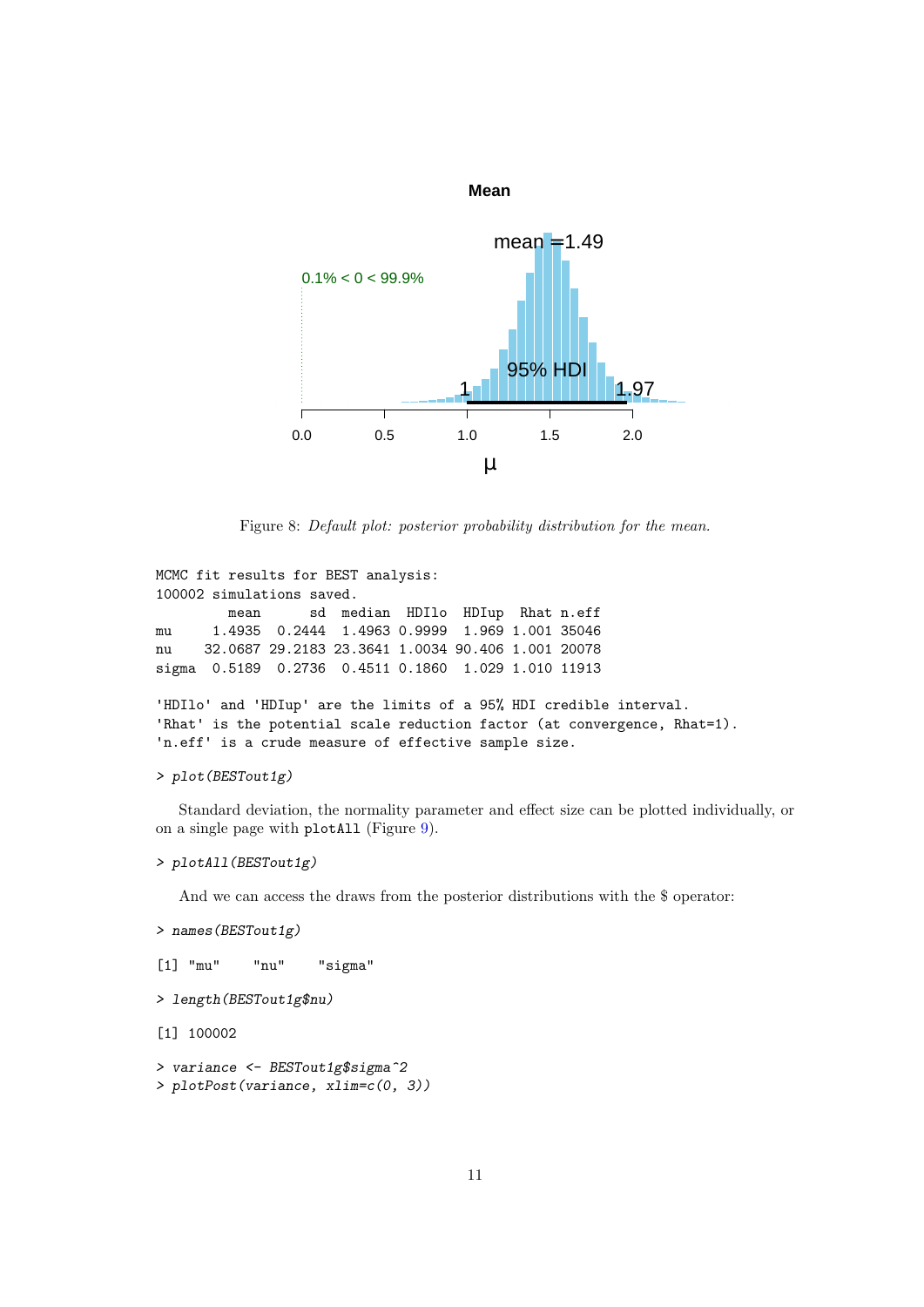

<span id="page-11-0"></span>Figure 9: All the posterior distributions and the posterior predictive plots.